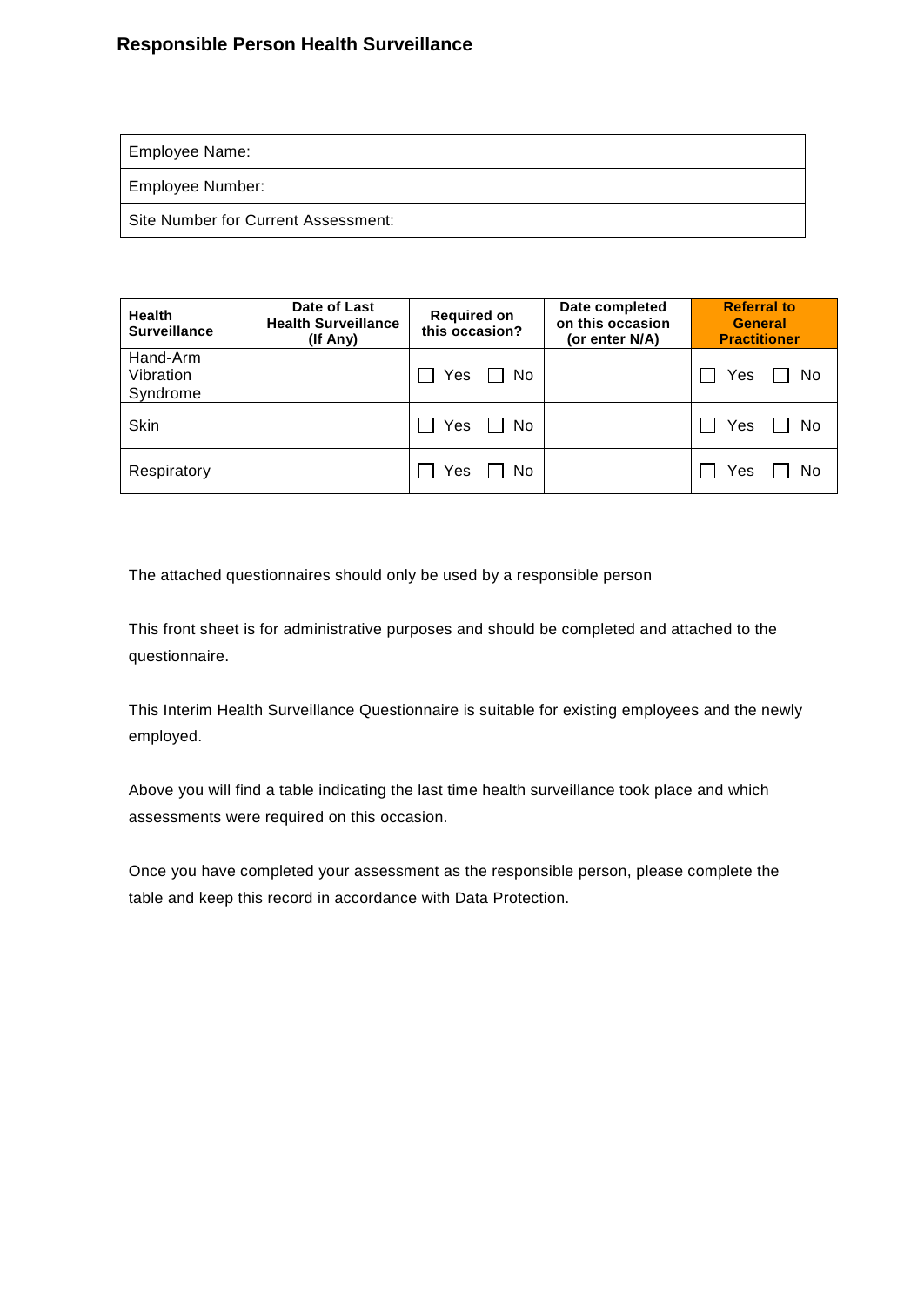The purpose of this questionnaire is to evaluate the adequacy of controls and to protect your health by early detection of any adverse health effects. This questionnaire should be completed by all employees who are deemed, by risk assessment, to require health surveillance for any or all of the following:

| <b>Health Surveillance</b><br>required | Yes | Relevant exposure(s) |
|----------------------------------------|-----|----------------------|
| Hand-Arm Vibration<br>Syndrome         |     |                      |
| Skin                                   |     |                      |
| Respiratory                            |     |                      |

Once completed it will be retained as part of your health record in your personnel file throughout your employment, with access restricted under the Data Protection Act 1998.

It is important that you are accurate with the answers to these questions. When you declare **NO**, you are accepting a degree of responsibility for your own health and safety at work.

If further assessment is required, you will be asked to be reviewed by an Occupational Health professional (nurse or doctor).

### **Personal Information**

| Last name:     |         |                   | Title: |         |        |
|----------------|---------|-------------------|--------|---------|--------|
| First names:   |         |                   | Male   |         | Female |
| Date of birth: | Tel no: |                   |        | Mob no: |        |
| Job Title:     |         | Manager:          |        |         |        |
| Address:       |         |                   |        |         |        |
|                |         |                   |        |         |        |
| Postcode:      |         | National Ins. no: |        |         |        |
| Email:         |         |                   |        |         |        |

#### **Occupational History**

Please complete the table below detailing your current job, all job types that you have had previously, and hazards that you were exposed to, with approximate start and finish dates.

| <b>Dates</b>   | <b>Job Title</b> | Company           | <b>Hazards</b>                                        |
|----------------|------------------|-------------------|-------------------------------------------------------|
| e.g. 2001-2006 | Mechanic         | <b>ABC Motors</b> | Noise, dust, fumes, chemicals<br>and vibrating tools. |
|                |                  |                   |                                                       |
|                |                  |                   |                                                       |
|                |                  |                   |                                                       |
|                |                  |                   |                                                       |
|                |                  |                   |                                                       |
|                |                  |                   |                                                       |
|                |                  |                   |                                                       |
|                |                  |                   |                                                       |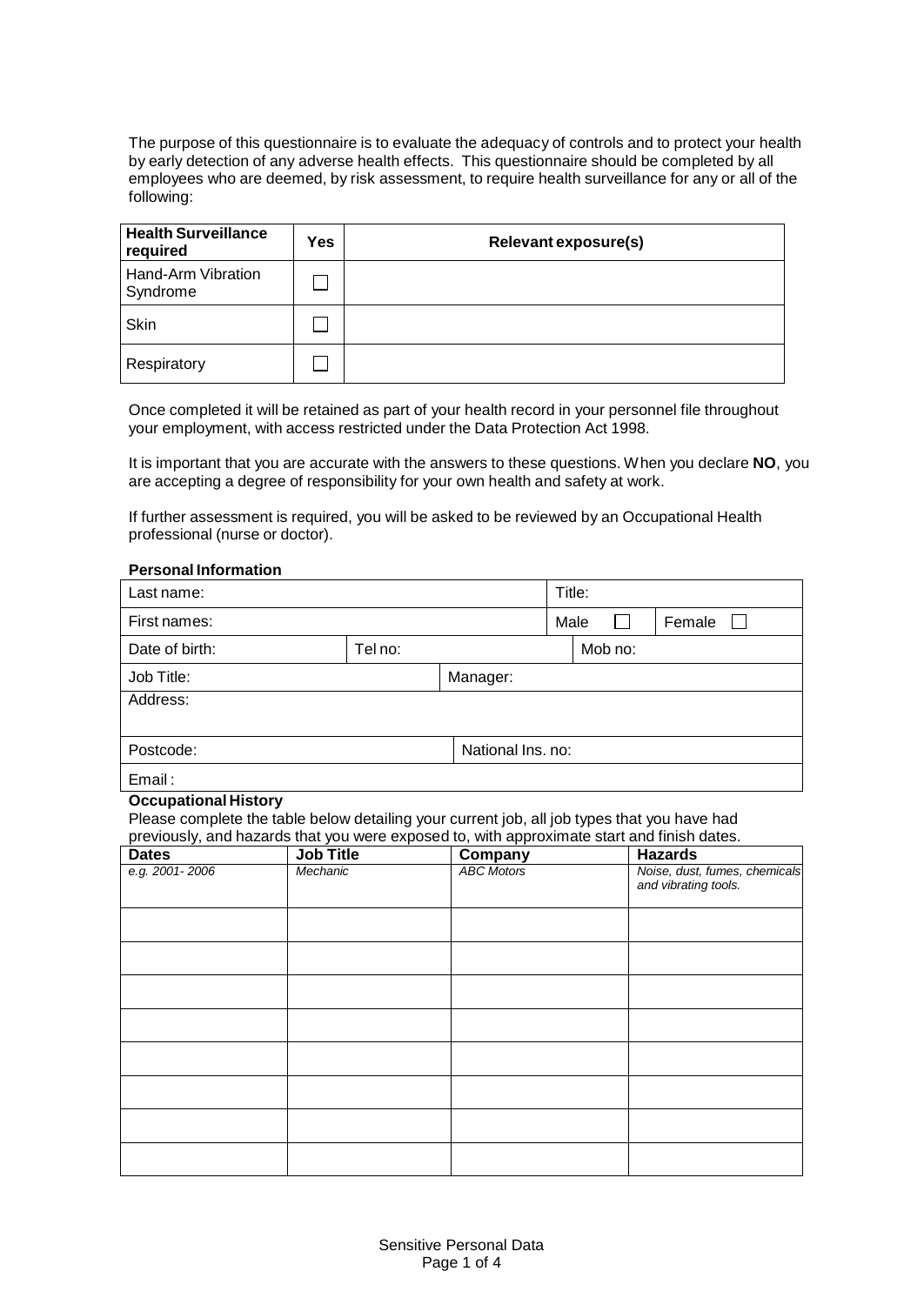| Name: | DOB: | Title:<br>Job |
|-------|------|---------------|
|       |      |               |

## **HAND-ARM VIBRATION SYNDROME (HAVS) INTERIM HEALTH SURVEILLANCE**

|                                                                         | Yes | No. |
|-------------------------------------------------------------------------|-----|-----|
| Have you ever been diagnosed with Hand-Arm Vibration Syndrome (HAVS) or |     |     |
| Vibration White Finger (VWF) at a previous assessment?                  |     |     |

If **YES**, you may require further assessment by an Occupational Health professional but you should complete the questions below, sign the form and return it to the responsible person.

|                                                                | ≚es | Nc |
|----------------------------------------------------------------|-----|----|
| Have you used hand-held vibrating tools, machines, or hand-fed |     |    |
| processes in your job since your last assessment?              |     |    |

If **NO**, or more than 2 years since last exposure, please sign the form and return it to the responsible person. If **YES**, please complete the following questions:

|    |                                                                                                                                                                      | Yes | <b>No</b> |
|----|----------------------------------------------------------------------------------------------------------------------------------------------------------------------|-----|-----------|
| 1. | Do you have any numbness or tingling of the fingers which lasts for more<br>than 20 minutes after using vibrating tools?                                             |     |           |
| 2. | Do you have numbness or tingling of the fingers at any other time?                                                                                                   |     |           |
| 3. | Do you wake at night with pain, tingling, or numbness in your hands<br>or wrists?                                                                                    |     |           |
| 4. | Have any of your fingers gone white* on exposure to cold? *whiteness is a<br>clear discolouration of the fingers with a sharp edge, usually followed by a red flush. |     |           |
| 5. | Have you noticed any change in your response to your tolerance of<br>working outdoors in the cold?                                                                   |     |           |
| 6. | Are you experiencing any other problems in your hands or arms?                                                                                                       |     |           |
| 7. | Do you have difficulty picking up very small objects, e.g. screws or buttons<br>or opening tight jars?                                                               |     |           |
| 8. | Has anything changed about your health since the last assessment?                                                                                                    |     |           |

I certify that all the answers given above are true to the best of my knowledge and belief.

**Signed: Date**

### **To be completed by the Responsible Person:**

|                                    | ′es | No |
|------------------------------------|-----|----|
| Further action required?           |     |    |
| Refer to C<br>Occupational Health? |     |    |
|                                    |     |    |

**Comments:**

**I have discussed the outcome with the employee and noted any employee concerns in the comments section above.**

|            | <b>Name of Responsible Person:</b> |      |  |
|------------|------------------------------------|------|--|
|            |                                    |      |  |
| Signature: |                                    | Date |  |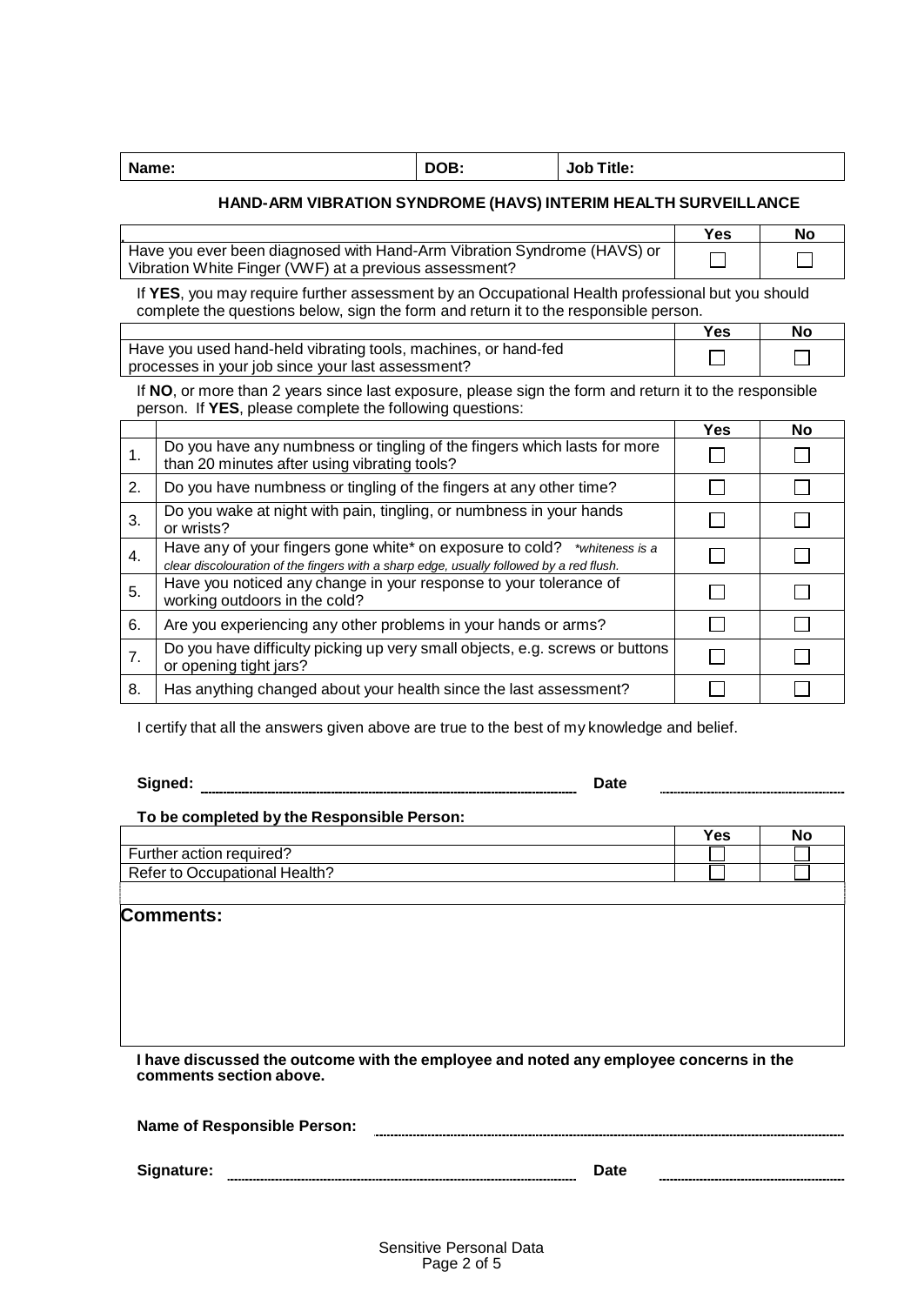| Name: | DOB: | <b>Job Title:</b> |
|-------|------|-------------------|
|-------|------|-------------------|

# **SKIN INTERIM HEALTH SURVEILLANCE**

|                                                                | Yes | NC |
|----------------------------------------------------------------|-----|----|
| Have you ever been diagnosed with work-related or occupational |     |    |
| dermatitis at a previous assessment?                           |     |    |

If **YES**, you may require further assessment by an Occupational Health professional but you should complete the questions below, sign the form and return it to the responsible person.

|    | Since your last review or in the last 12 months have you<br>had any of the following symptoms: | Yes | No |
|----|------------------------------------------------------------------------------------------------|-----|----|
| 1. | Redness or irritation of fingers or hands?                                                     |     |    |
| 2. | Flaking or scaling of the skin on fingers or hands?                                            |     |    |
| 3. | Cracking of the skin on fingers or hands?                                                      |     |    |
| 4. | Blisters on fingers or hands?                                                                  |     |    |
| 5. | Itching of fingers or hands?                                                                   |     |    |
| 6. | Have you lost time from work with a skin problem?                                              |     |    |
| 7. | Have you seen your GP for a skin problem?                                                      |     |    |
| 8. | Have you been diagnosed with a skin problem?                                                   |     |    |

I certify that all the answers given above are true to the best of my knowledge and belief

| Signed:<br>Date: |      |
|------------------|------|
|                  | ____ |

# **To be completed by the Responsible Person:**

|                                                          | Yes | No |
|----------------------------------------------------------|-----|----|
| Are moisturisers/barrier creams used?                    |     |    |
| Are gloves worn when required?                           |     |    |
| Visible skin problems today?                             |     |    |
| If pre-existing skin problem, has there been any change? |     |    |
| Further action required?                                 |     |    |
| Refer to Occupational Health?                            |     |    |

# **Comments:**

**I have discussed the outcome with the employee and noted any employee concerns in the comments section above.**

| <b>Name of Responsible Person:</b> |  |
|------------------------------------|--|
|                                    |  |
|                                    |  |

**Signature: Date:**